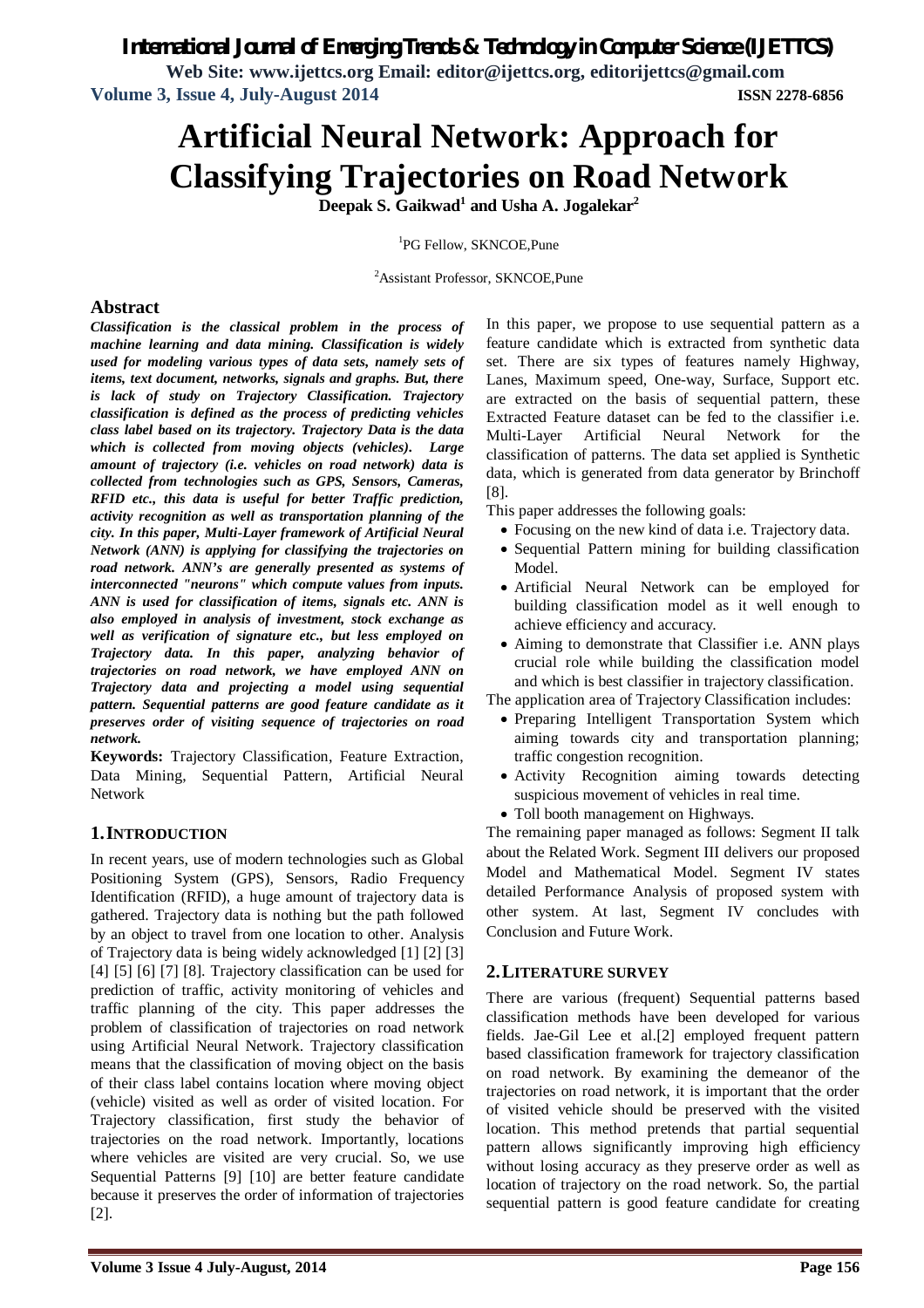model for trajectory classification. We employ this method to our work for selecting as well as classifying the features. Jae-Gil Lee [2] employed Support Vector Machine (SVM)[12] as classifier for building the classification model. Cheng et al. [3] have proposed frequent pattern based classification method for relational data, text document and graph. This method employs frequent pattern as combined features, but we use sequential pattern. According to our model we use set of single feature as well as set of combined features. This method has developed formal strategy for determining the minimum support threshold. We employ this method in our work for developing classification model. Mining Long, Sharable Pattern (LSP) are the methods presented by Gidofalvi and Pedersen [4] for trajectories on road network. Their main objective is ride-sharing application, and long patterns are mostly used for their purpose .So, these LSP are not suitable for traffic classification on road network since they are extremely long and having performance issue. Zheng et al. [7] presented the method for intersecting locations and travel sequence from vehicle's trajectories which enables GPS device. The main idea of this method is that to tap users travel experience. This work is important in trajectory pattern mining. There are various frequent patterns based classification methods have been developed for various fields. Lodhi et al. [11], Lesli et al. [12], Deshpande et al. [13] used phrases, substring, and subgraphs as a feature candidate for proposing classification models for text document, Protein sequence, and graph respectively. Hidden Markov Model (HMM) [14] is used by Fraile and Maybank [15] for classification of vehicles trajectory. This method depends upon vehicle's motion and the sequence of internal states. It is noticed that the behavior depend upon highest probability. This method is so similar to the method which is used for speech recognition. In this method, measurement sequence is divided into overlapping sections. In each section, the vehicle's trajectory estimated by smooth function and assign the any of four category i.e. ahead, left, right or stop which is having set {a, l, r, s}.This Set classified using HMM. That is HMM gives the motion of the vehicle which uses algorithm to find vehicles highest probability. Sun, G.Z [16] projected a model of a time warping recurrent neural network (TWRNN) to handle temporal pattern classification where severely time warped and deformed data may occur, and shows to have built-in time warping ability. TWRNN is beneficial for trajectory classification over several strategies such as dynamic programming, hidden Markov models, timedelayed neural networks, and neural network finite automata. Stephen Gang Wu [17] present framework for Probabilistic Neural Network (PNN) with image and data processing techniques to implement general purpose automated leaf recognition for classification of plant. The system automatically classifies 32 kinds of plants via the leaf images loaded from digital devices such as digital cameras or scanners. PNN is having fast speed as compare to others on training and having very simple structure. A. Fehske et al. [18] proposed A New Approach to Signal

Classification Using Spectral Correlation and Neural Networks and suggested a method for classifying the communication signals based on cyclic spectral analysis and pattern recognition performed by a neural network. In this method two cases were studied i.e. Classification with as well as without prior knowledge of carries and bandwidth of the signal. Guobin Ou et al. [19] focused on Multiclass neural learning i.e. Multiclass Pattern Classification which involves determining appropriate neural network architecture, encoding schemes, learning algorithms. Discussion takes place on the major approaches used in neural networks for classifying multiple classes takes place and which architecture suitable for system of multiple neural networks or a single neural network. Database Mining is motivated by the decision problem faced due to large collection of data in various organizations such as retail, IT etc. and information collected through digital devices such as GPS, RFID, Signals, Sensors, Camera's etc. There are various classification techniques employed in the process of Database mining such as Decision Tree, Rule Based Classification, Memory Based Classification, Support Vector Machine and Neural Network etc. used for building various classification model which work on data sets such as text, graphs, networks, patterns and trajectories on road network. We employ Artificial Neural Network for building Trajectory classification model which is in less use as compared to SVM [12].

### **3.PROPOSED MODEL**

#### **3.1 Architecture of Trajectory Classification Process using Multi-Layer ANN**

Figure 1 shows Architecture of Trajectory Classification Process using Neural Network which follows supervised learning process. Supervised learning is a problem solving strategy which is driven by real business problem of history data and the

Quality of result depend upon the quality of input data sets.



**Figure 1** Architecture of Trajectory Classification

In Figure 1, Project Manager Provides input as a dataset to the classification system, which contains set of trajectories for Extraction features. Feature sets are mined using sequential patterns, which is input to the classifier. Artificial Neural network classifier plays important role in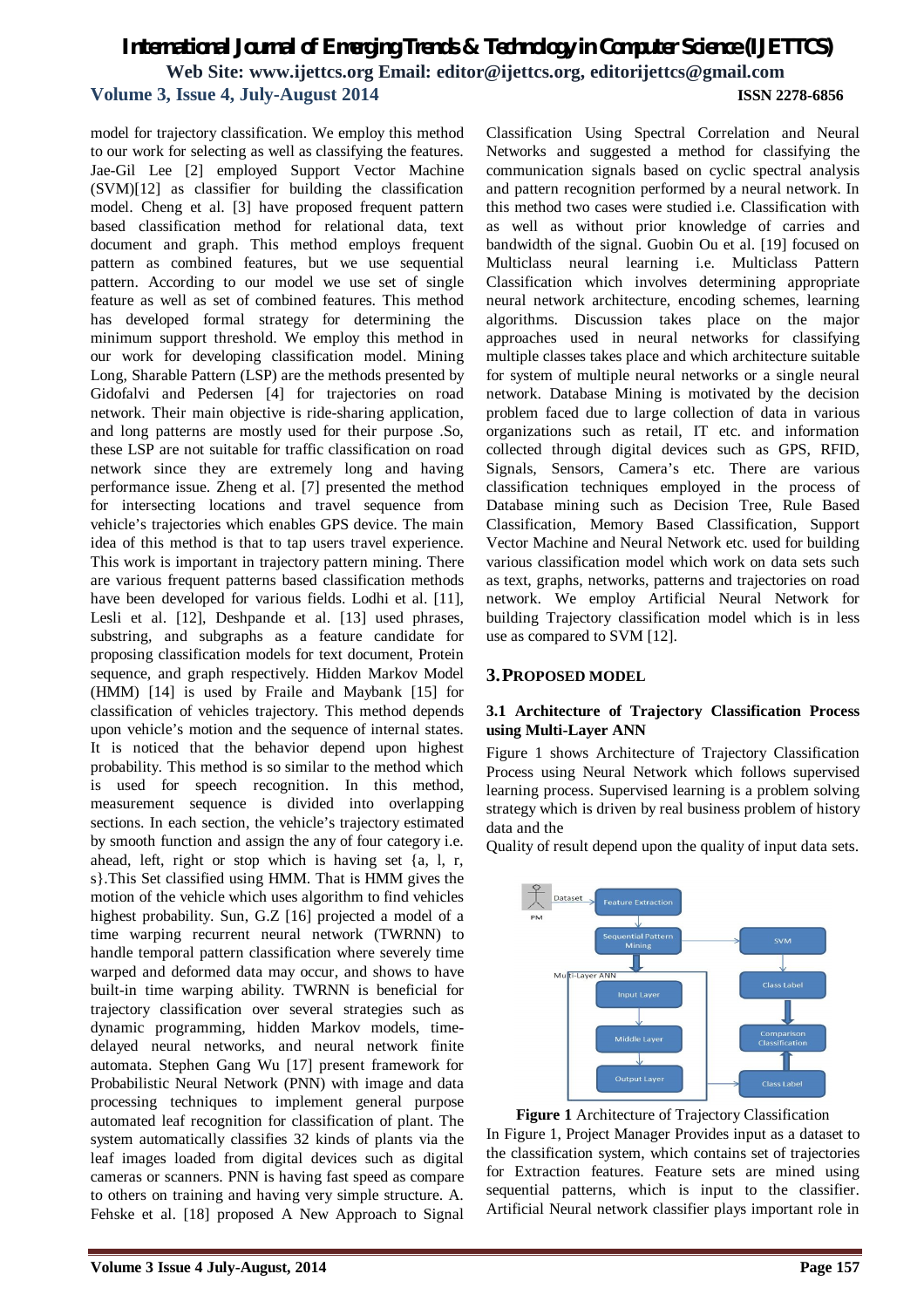classification process. For achieving high efficiency as well as accuracy we propose to use Multi-Layer neuron architecture of ANN. The class is assigned to the trajectory on the basis of output of ANN. Here Support Vector Machine (SVM) is used only for comparison purpose with ANN. In proposed Scheme, we employ Artificial Neural Network to construct classification model. We excerpt Feature Vectors from set of trajectories. In extraction process we use sequential patterns. The Figure 2 shows the Overall Learning Process of Multi-Layer Artificial Neural Network.



**Figure 2** Learning Process of Multi-Layer Artificial Neural Network

In Figure 2 Input Layer contains the set of feature vector which are extracted from dataset. At the middle layer, ANN which produces the output on the basis of feature set. At Final Layer, the class Label is assigned to the trajectory. On the basis of class label the classification takes place. This classification can be used for various purposes like as city and transportation planning, Activity Monitoring etc.. Let set of traffic data,  $D = \{d_0, d_1, ..., d_{n-1}, d_n\}$  such that  $i <$  $j < k$  then  $TV_i < TV_j < TV_k$ . Where TV is time of visit. Let SC, set of support count of each candidate in D as  $Sc_i = \sum_{i=0}^{n} f(i)$  (1) Where,  $f(i) = 1$  if di is present 0 otherwise  $D = D - di \exists di, Sci > ms$  (2)

Where, ms is constant as minimum support.

Let L1= D for first iteration, for other iteration say i, Li is given by

 $Li = Li - 1 X Li - 1$ (3) Reduce Li using

 $\text{Li} = \text{Li} - \text{li} \equiv \text{li} \, , \text{Sci} > ms$  (4)

Equation (3) and (4) are repeatedly applied m times, Where, m is a minimum length of sequential pattern. Let  $F = (f1, f2, \ldots, fn)$  Where F is the set of Feature Vector extracted from Traffic Data D. Let  $N = (N1, N2, ..., Nn)$ Where N is the set of Neural Network Which resides on Middle Layer of Multilayer Architecture of Neural Network and produces output on the basis of Feature Vector.  $n = no$  of nodes in sequence, may vary for each sequence. Output of middle layer is given by

1 if  $1/n \sum_{i=0}^n f(i(k)) > favg(k)$ Ok = -1otherwise Output of middle layer either  $+1$  or  $-1$ 

Final Layer output  $\mathbf{c} - \sum_{i=1}^{n} \mathbf{c}_i$ 

0 sequence belong to class 1

$$
\begin{array}{c}\n\cdot \\
\text{If output} \quad O \geq \end{array}
$$

Otherwise sequence belong to class 2

#### **3.2 Algorithmic phases in Classification Process**

- **Input:** Set of Feature Vector.
- **Output:** Classification.

**Phase 1:** Sequential Pattern mining

- 1.Traffic data D should be sorted based on time and order of visit to location as Litemset (Large Itemset) L.
- 2.Scan Traffic data D for count of each candidate as support count.
	- Compare candidate support count with minimum support count.
- 3.If candidate support count < minimum support count then
- 4.Delete candidate from D.
- 5.In the first iteration L1 (i.e. Li with i=1) of the algorithm, each remaining item in D is a member of the set of candidate.
- 6.Discover the set of frequent i-item sets, Li, using L i-1 Join L i-1 to generate a candidate set of Li-itemsets, Ci.
- 7.Compare candidate support count with minimum support count.
- 8.If candidate support count < minimum support count then
	- Delete candidate from D.
- 9.Repeat step 6 to 8 for some fix number of times (i.e. Minimum sequential pattern length).

**Phase 2:** Classification of Patterns using NN

- 1.Let F be the set of Feature Vector, F = {f1, f2, f3, f4, f5, f6} where f1,f2,..,f6 be the feature vector for the respective features.
- 2. Let  $n = no$  of nodes in system under consideration.
- 3. Length of f1, f2,..,  $f6 = n$ .
- 4.Let Avgf1, Avgf2, Avgf3, Avgf4, Avgf5, Avgf6=0.
- 5.Let Sumf1, Sumf2, Sumf3, Sumf4, Sumf5, Sumf6=0.
- 6. For  $i = 0$  to n repeat,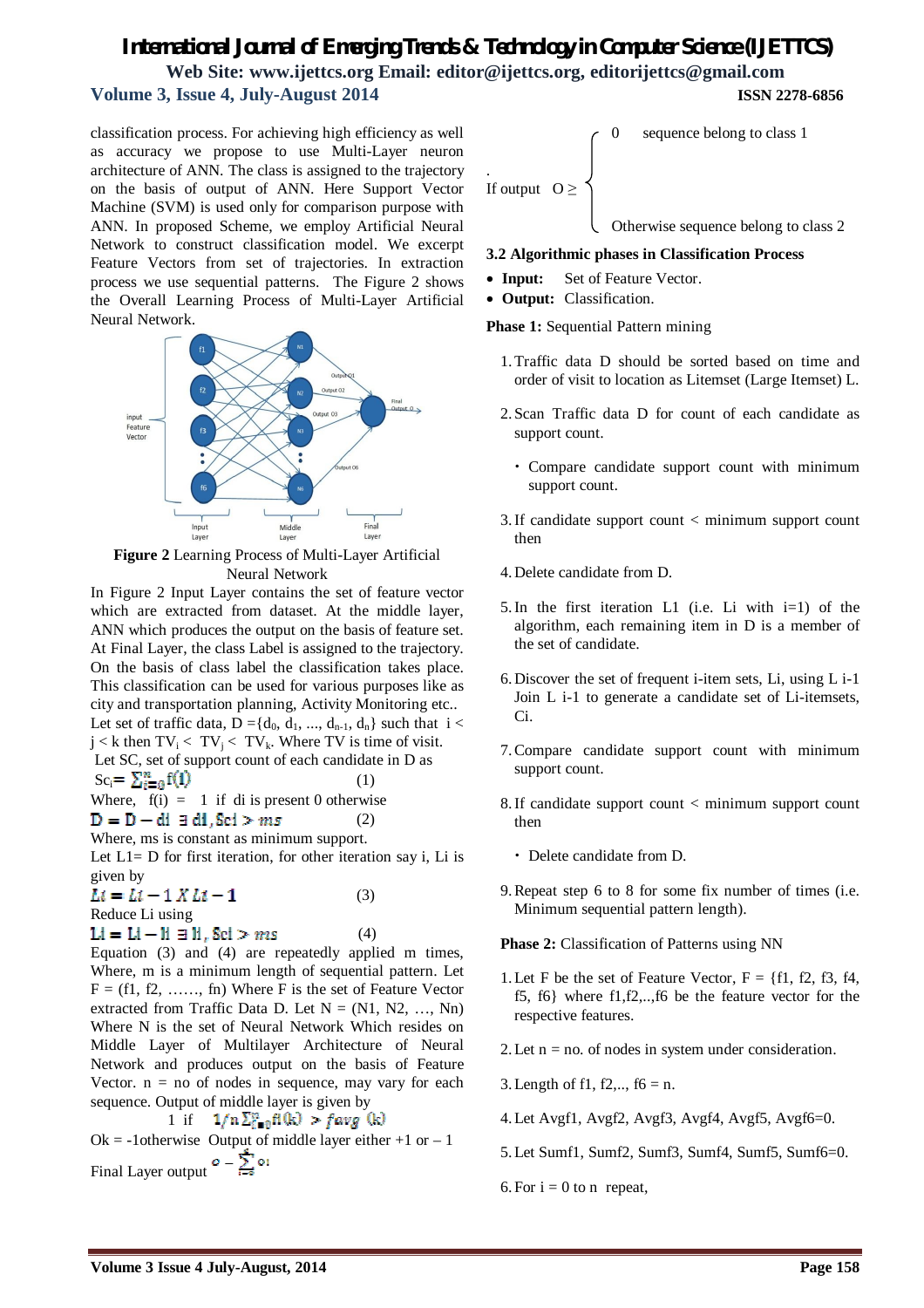- $\cdot$  Sumf1 = Sumf1 + f1 (i)
- Sumf2 = Sumf2 + f2 (i)
- $\cdot$  Sumf3 = Sumf3 + f3 (i)
- $\cdot$  Sumf4 = Sumf4 + f4 (i)
- $\cdot$  Sumf5 = Sumf5 + f5 (i)
- $\cdot$  Sumf6 = Sumf6 + f6 (i)
- $7.$  Avgf $1 =$ Sumf $1 / n$ 
	- Avgf2 = Sumf2 / n
	- Avgf $3 = Sumf3 / n$
	- Avgf $4 = Sumf4 / n$
	- $\cdot$  . Avgf5 = Sumf5 / n
	- Avgf6 = Sumf6 / n
- 8. Let m be the no of sequences.
- For  $i = 0$  to n repeat
- a. let k be the no of nodes in this sequence
- $\cdot$  b. for  $i = 0$  to k repeat
- 9. Finding Summation
- $\cdot$  Sumf1 = Sumf1 + f1 (i, k)
- $\cdot$  Sumf2 = Sumf2 + f2 (i, k)
- $\cdot$  Sumf3 = Sumf3 + f3 (i, k)
- Sumf4 = Sumf4 + f4 (i, k)
- Sumf5 = Sumf5 + f5 (i, k)
- $\cdot$  Sumf6 = Sumf6 + f6 (i, k)
- 10.  $Q_1 = Q_2 = Q_3 = Q_4 = Q_5 = Q_6 = 0.$
- 11. if  $(Sumf1 / k) > Avgf1$ 
	- then  $O1 = +1$  else  $O1 = -1$
- 12. Repeat (11) for O2, O3, O4, O5 and O6.
- 13. if  $(01 + 02 + 03 + 04 + 05 + 06)$   $> = 0$  then assign class1 else assign class 2
- 14. END

#### **3.3 Platform**

The proposed system is implemented on the Windows 7. The platform for the implementation of this system is java

### **4.PERFORMANCE ANALYSIS**

This section deals with the experimental performance evaluation of the Classification Technique. In order to achieve high Accuracy and Efficiency the sequential patterns are mined from the dataset with the help of features. The feature associated with edge is extracted from the synthetic data. The Trajectory Classification implemented using both ANN and SVM. The comparison of ANN and SVM is done on basis of following. Input: It specifies the input module to browse particular file from host system considered for Classification. In this scenario Dataset file D1,D2,D3,D4,D5,D6,D7,D8,D9,D10 are considered as input to system. Dataset file contains the information about trajectories on the basis of parameters such as motion and edge in the form of latitude and longitude.

| <b>Tuble 1.</b> Chabilitation Emploid, |                |            |                                      |  |
|----------------------------------------|----------------|------------|--------------------------------------|--|
| Sr. No.                                | <b>Dataset</b> | <b>SVM</b> | <b>Propose</b><br>d<br><b>System</b> |  |
| 1                                      | D1             | 10624      | 10605                                |  |
| $\overline{c}$                         | D <sub>2</sub> | 10232      | 10148                                |  |
| 3                                      | D <sub>3</sub> | 10589      | 10529                                |  |
| 4                                      | D <sub>4</sub> | 10967      | 10440                                |  |
| 5                                      | D <sub>5</sub> | 10481      | 10495                                |  |
| 6                                      | D <sub>6</sub> | 10444      | 10387                                |  |
| 7                                      | D7             | 10888      | 10031                                |  |
| 8                                      | D <sub>8</sub> | 10449      | 10347                                |  |
| 9                                      | D <sub>9</sub> | 10421      | 10399                                |  |
| 10                                     | D10            | 10431      | 10311                                |  |

**Table 1**: Classification Efficiency

Classification Efficiency:

- The Efficiency Results in the form of milliseconds (msec)
- The Efficiency of Classifier depends upon the Classifier and the length of sequential Pattern
- The result Table 1 shows details of comparison parameters.



**Figure 3** Classification Efficiency

Classification Accuracy (percent):

- The Accuracy Results in the form of percentage.
- The Accuracy of a Classifier is calculating by following Formula.
- Accuracy =  $(Tp + Tn) / Tpop$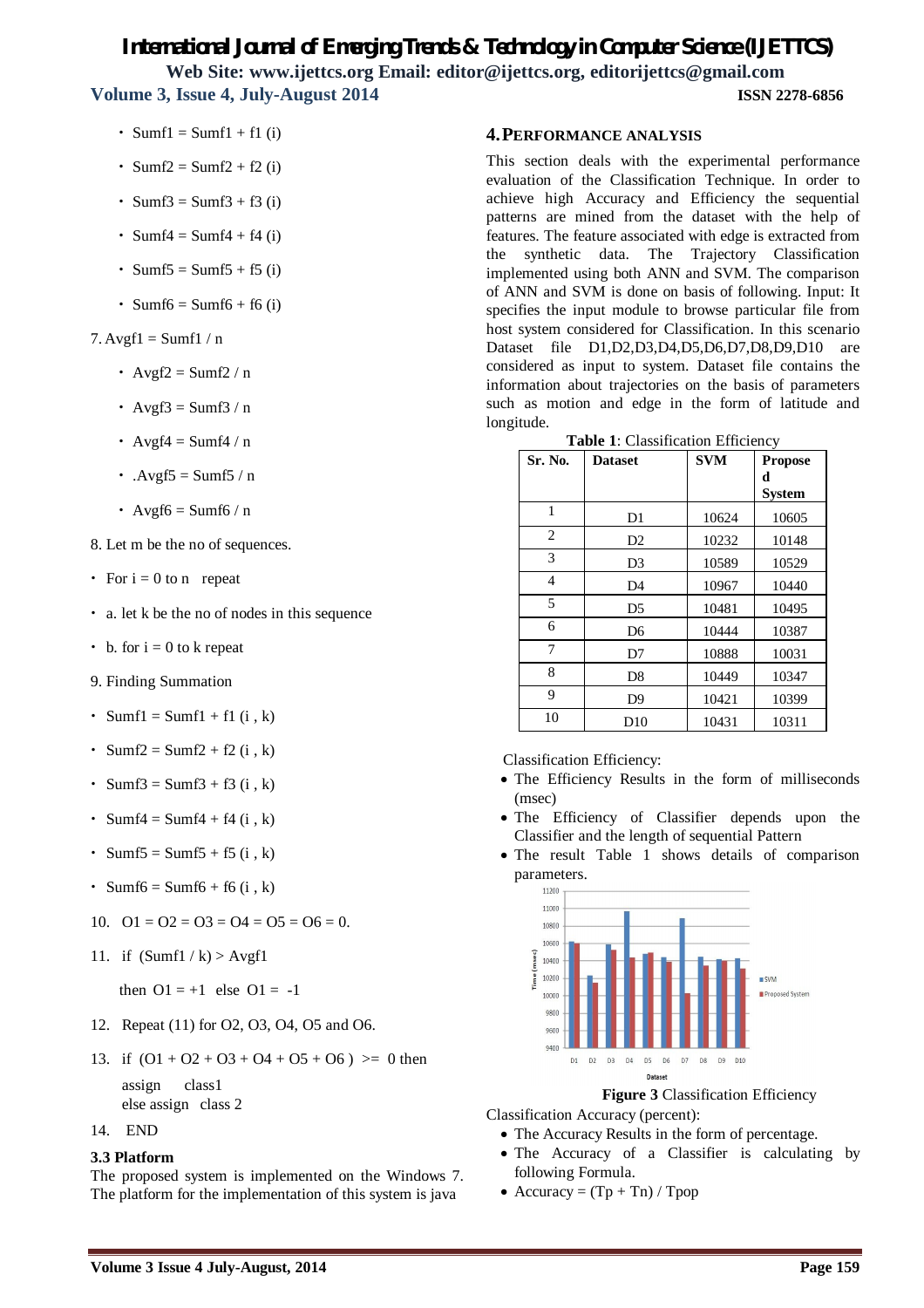#### Where

 $Tp = Total Number of positive outcomes (sequences) from$ both classifier.

 $Tn = Total Number of positive outcomes (sequences) from$ both classifier.

Tpop = Number of population (sequences) of Classifier

 The result Table 2 shows details of comparison parameters.

| Sr. No.        | <b>Dataset</b> | <b>SVM</b> | <b>Propose</b><br>d<br><b>System</b> |
|----------------|----------------|------------|--------------------------------------|
| 1              | D <sub>1</sub> | 80         | 95                                   |
| $\overline{2}$ | D2             | 80         | 90                                   |
| 3              | D <sub>3</sub> | 70         | 90                                   |
| 4              | D <sub>4</sub> | 70         | 95                                   |
| 5              | D5             | 75         | 90                                   |
| 6              | D <sub>6</sub> | 70         | 85                                   |
| 7              | D7             | 75         | 95                                   |
| 8              | D <sub>8</sub> | 70         | 90                                   |
| 9              | D <sub>9</sub> | 75         | 85                                   |
| 10             | D10            | 80         | 95                                   |

All this analysis is shown by graph. Performance analysis shows that the proposed system has improved results.

- Improved the Classification Efficiency in Trajectory Classification: Ref Figure 3.
- Improved the Classification Accuracy in Trajectory Classification: Ref Figure 4.



**Figure 4** Classification Accuracy

### **5.CONCLUSION**

In proposed Classification System, here we presented framework for classifying trajectories on road network using artificial neural network. Proposed Algorithm follows supervised learning process. Here, using Multi-Layer Artificial Neural Network (NN) classifier because ANN is a powerful tool for self-learning, and it can be generalized the characteristics of resource variations by proper training. In this paper, we have implemented a Classification technique of Data Mining for Trajectory Classification and analyzed the performance of the implemented system with existing system with following parameters namely efficiency and accuracy. In future work, plan to extend Artificial Neural Network approach to

#### **Acknowledgement**

For proposing this model referred the IEEE Transaction paper under the title "Mining Discriminative Patterns for Classifying Trajectories on Road Networks", IEEE TRANSACTIONS ON KNOWLEDGE AND DATA ENGINEERING, VOL. 23, NO. 5, MAY 2011.

Also, the preliminary version of this model is accepted and published by International Journal of Computer Applications 81(13):14-16, November 2013 under the title "Classifying Trajectories on Road Network using Neural Network".

#### **References**

- [1.] Deepak S Gaikwad and Usha A Jogalekar. Article: Classifying Trajectories on Road Network using Neural Network. International Journal of Computer Applications 81(13):14-16, November 2013. Published by Foundation of Computer Science, New York, USA.
- [2.] Jae-Gil Lee, Jiawei Han, Fellow,Xiaolei Li, and Hong Cheng, "Mining Discriminative Patterns for Classifying Trajectories on Road Networks",IEEE TRANSACTIONS ON KNOWLEDGE AND DATA ENGINEERING, VOL. 23, NO. 5, MAY 2011
- [3.] H. Cheng, X. Yan, J. Han, and P.S. Yu, "Direct Discriminative Pattern Mining for Effective Classification," Proc. 24th Int'l Conf. Data Eng., pp. 169-178, Apr. 2008.
- [4.] G. Gido falvi and T.B. Pedersen, Mining Long, Sharable Patterns in Trajectories of Moving Objects, GeoInformatica, vol. 13, no. 1, pp. 27-55, 2009. 724 IEEE TRANS-ACTIONS ON KNOWLEDGE AND DATA ENGINEERING, VOL. 23, NO. 5, MAY 2011 TABLE 8 The Summary of the Notation Fig. 15. Estimation of the information gain as k varies.
- [5.] J. Gudmundsson and M.J. Kreveld, Computing Longest Duration Flocks in Trajectory Data, Proc. 14th ACM Intl Symp. Geographic Information Systems, pp. 35-42, Nov. 2006.K. Elissa, "Title of paper if known," unpublished.
- [6.] N. Mamoulis, H. Cao, G. Kollios, M. Hadjieleftheriou, Y. Tao, and D.W. Cheung, Mining, Indexing, and Querying Historical Spatiotemporal Data, Proc. ACM SIGKDD, pp. 236-245, Aug. 2004.
- [7.] Y. Zheng, L. Zhang, X. Xie, and W.-Y. Ma, Mining Interesting Locations and Travel Sequences from GPS Trajectories, Proc. 18th Intl Conf. World Wide Web, pp. 791- 800, Apr. 2009.
- [8.] T. Brinkhoff, A Framework for Generating Network-Based Moving Objects, GeoInformatica, vol. 6, no. 2, pp. 153-180, 2002.
- [9.] R. Agrawal and R. Srikant, Mining Sequential Patterns, Proc. 11th Intl Conf. Data Eng., pp. 3-14, Mar. 1995.
- [10.] X. Yan, J. Han, and R. Afshar, "CloSpan: Mining Closed Sequential Patterns in Large Databases," Proc. Third SIAM Int'l Conf. Data Mining, May 2003.
- [11.] H. Lodhi, C. Saunders, J. Shawe-Taylor, N. Cristianini, and C. Watkins, "Text Classification